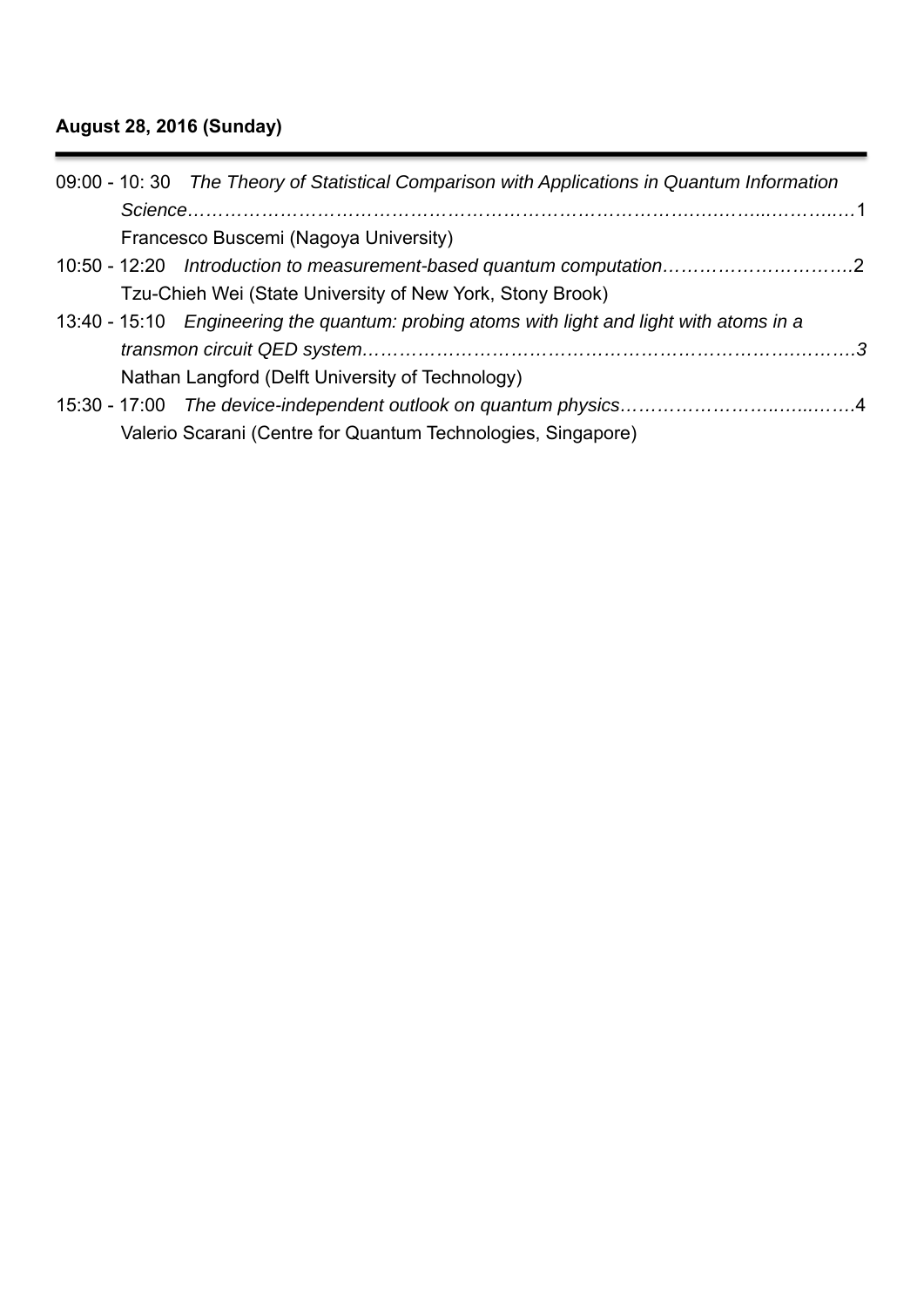### The Theory of Statistical Comparison with Applications in Quantum Information Science

Francesco Buscemi Nagoya University

Abstract: In mathematical statistics a central role is played by the notion of statistical experiment (or statistical model), namely, the mathematical object describing a possible state of knowledge about an unknown parameter. It is then natural to compare and order statistical experiments on the basis of their "information content." This kind of problems led in the 1950s to the formulation of a whole theory, so-called "theory of statistical comparison," which soon developed into a very deep field with many applications, ranging from mathematical statistics to physics and economics. In this tutorial I will first review the basic ideas of statistical comparison, stressing in particular their operational character. I will then present various possible generalizations of statistical comparison to the quantum setting. Finally, by means of explicit examples in quantum thermodynamics, entanglement theory, and the theory of open quantum systems, I will argue that quantum statistical comparison theory provides a powerful toolbox to study some among the most exciting recent developments in quantum information science. This tutorial is organised to be as self-contained as possible, and only basic notions in probability theory and quantum information theory are required. The slides will be made available for download at http://goo.gl/5toR7X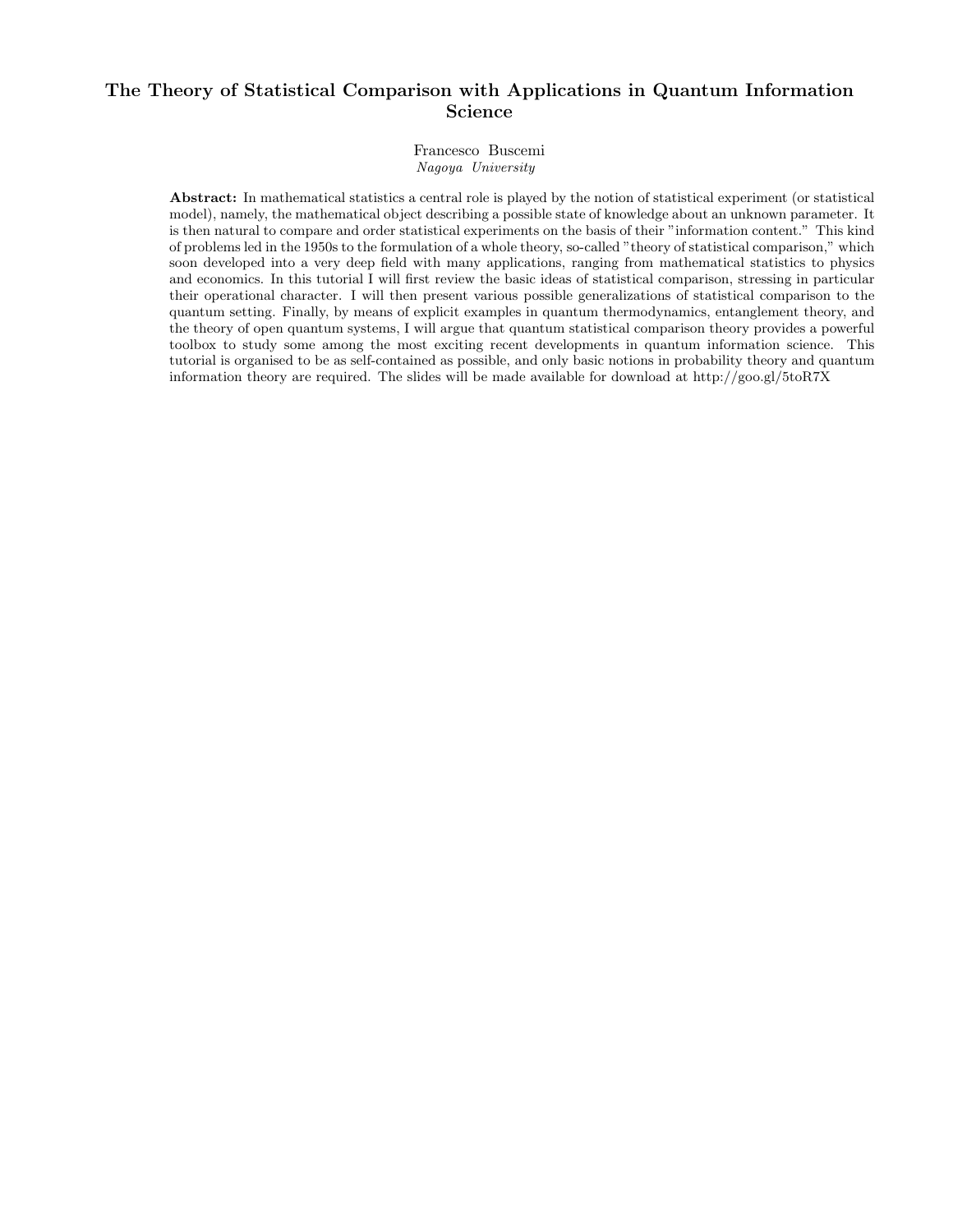#### Introduction to measurement-based quantum computation

Tzu-Chieh Wei

State University of New York, Stony Brook

Abstract: Measurement-based quantum computation (MBQC) is an alternative approach to realizing quantum computation. In contrast to other approaches where unitary evolution is the key ingredient, the MBQC uses only local measurements on a suitable entangled state to achieve universal quantum computation. The cluster state on the square lattice is such a universal resource state on this one-way quantum computational scheme which consumes entanglement. The MBQC helps to greatly reduce the resource requirement in linear-optic quantum computation, and its fault-tolerant implementation using a 3D cluster state prompts the surface code quantum computation. Novel information processing schemes, such as blind quantum computation and its verifiable version, have been invented in the MBQC framework. Moreover, the connection to condensed matter physics has also been uncovered, such as short-ranged interacting Hamiltonians with the resource state as the ground state, phase transitions in quantum computational power, and more recently the symmetry-protected topological order. In this tutorial I will give an introduction to the measurement-based quantum computation and then select a few topics for discussions.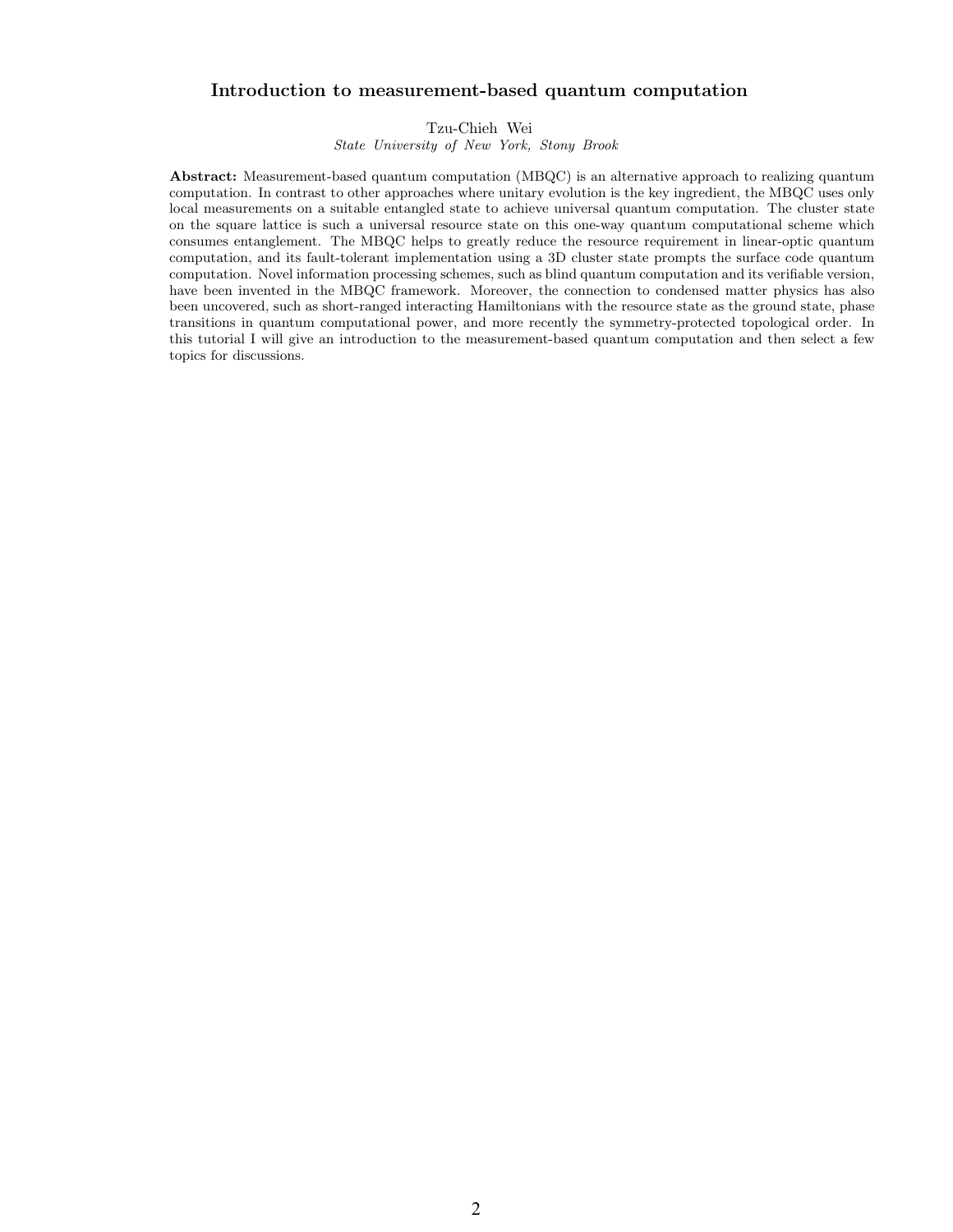#### Engineering the quantum: probing atoms with light and light with atoms in a transmon circuit QED system

#### Nathan Langford Delft University of Technology

Abstract: In this tutorial, I will give a practical overview of the measurements and techniques used to tune up and characterise a simple cavity QED superconducting quantum circuit for use in quantum information processing applications such as quantum computing and quantum simulations. Think of this as an introduction to the bits that enable the flash results in papers, but mostly don't make it into them. In the process, I will give an experimentalist's guided tour of the physics of a simple circuit QED system made up of transmon qubits and microwave resonators.